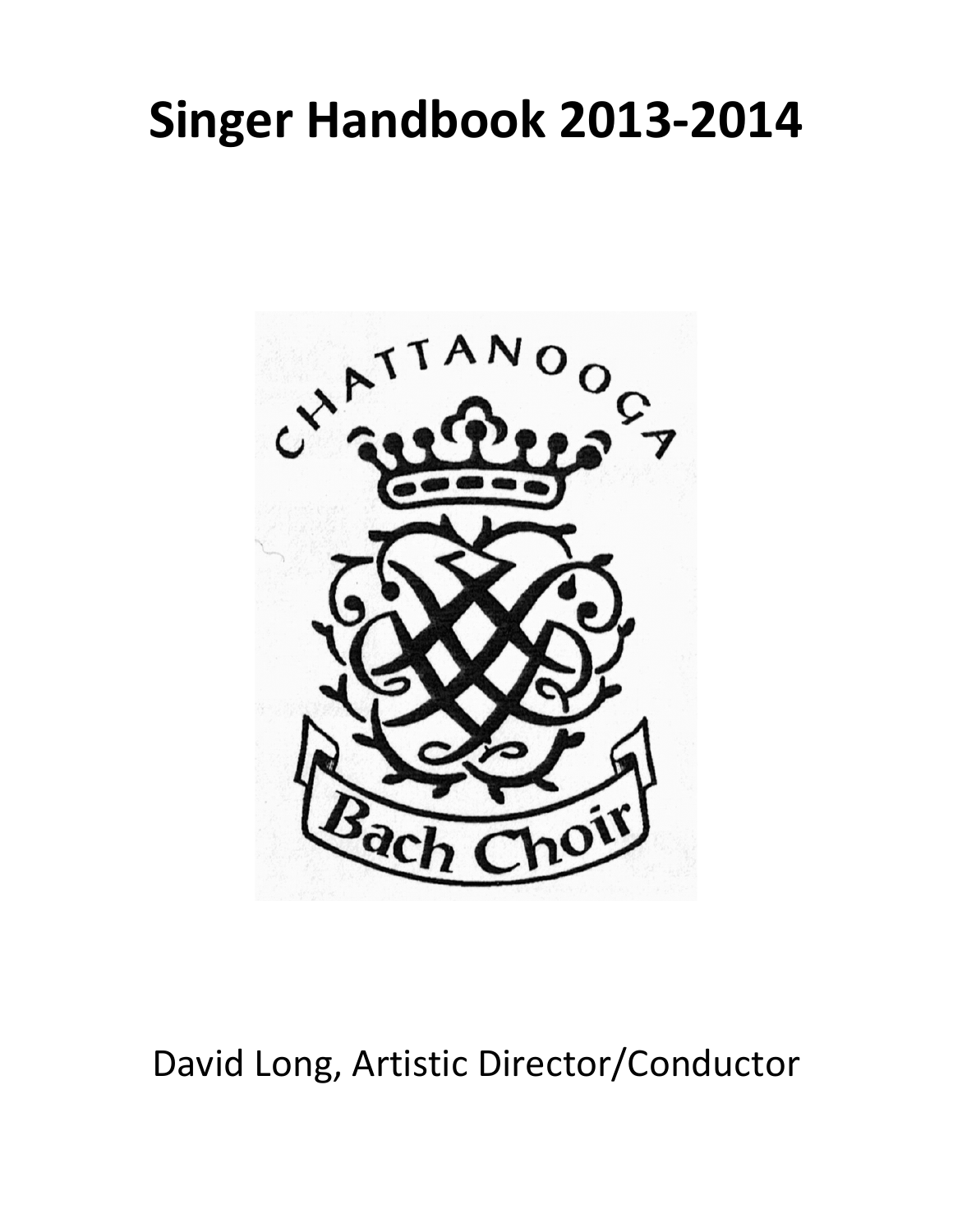# **Chattanooga Bach Choir Singer Handbook 2013-2014**

# WHO WE ARE

**History:** Established in 1985 by conductor James Greasby, the Chattanooga Bach Choir provides an opportunity to sing lesser-performed choral works of the Baroque period and choral-orchestral masterworks and chamber choral music of all periods. The choir's repertoire includes over twenty-five of Bach's cantatas, motets and oratorios, including most of the early Bach cantatas, all six of the late Haydn masses, and numerous anthems by Henry Purcell and other English composers. The group has also performed masterworks by contemporaries of Bach such as Hammerschmidt, Telemann, Handel and the music of French composers, most notably Faure and Durufle'; its twenty-two year performance history comprises the works of over sixty composers. The Bach Choir performed with the Tennessee Chamber Orchestra in 2006, premiering a piece by Tennessee composer Christopher Tew, and sang as the featured choir at the Bach Festival in Rome, Georgia, in 2007. The choir draws members from diverse backgrounds and occupations: its ranks include teachers and attorneys, homemakers, music professors, church musicians, business managers, computer consultants and an engineer.

# **OUR GUIDING PRINCIPLES**

#### **Our Mission/Purpose:**

**The Mission of The Chattanooga Bach Choir** (CBC) is to perform the works of Johann Sebastian Bach, to promote and encourage appreciation of the aesthetic and spiritual value of Bach's music through education and performance, including performances of works by composers who influenced Bach or were influenced by him, and to strive for the highest standards of musical excellence.

#### **Our Vision for 2012-2015:**

By 2015, the Bach Choir will have grown through the achievement of four interdependent goals. We will simultaneously improve vocal quality and be able to handle the demands of the Bach masterpieces; build audience through educational outreach; achieve financial security through increased funding sources and doubling the endowment; and develop a higher profile in the Chattanooga region.

**Funding:** The Chattanooga Bach Choir is a federal nonprofit corporation with IRS §501(c)3 tax-exempt status. CBC is funded through donations at concerts, singer and board donations, selling of program advertisements, and grants. CBC singers and board members are expected to assist funding the CBC budget by promoting concert attendance, selling program ads, and participating in the Mardi Gras gala.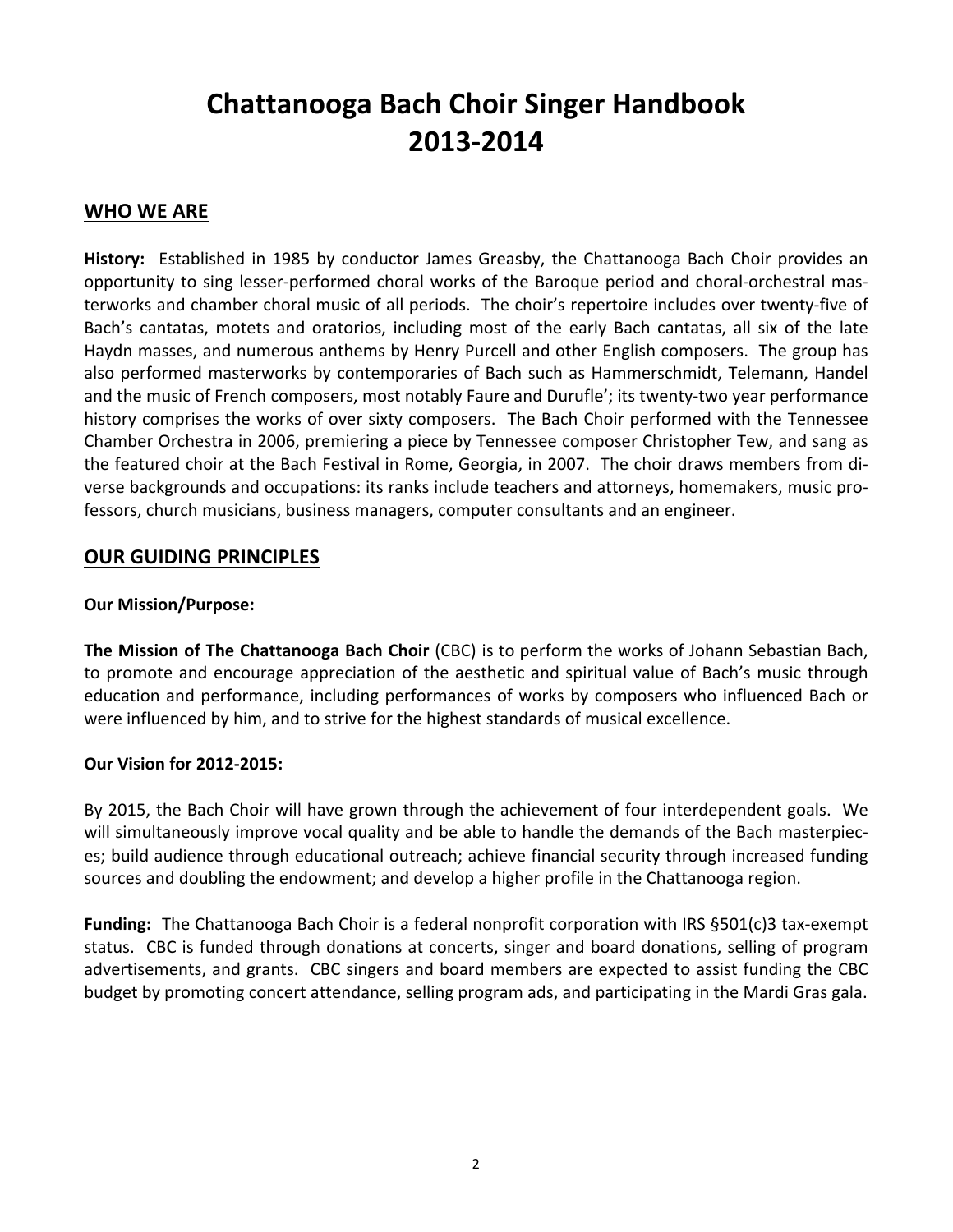# **CHOIR MEMBERSHIP**

Singers in CBC are selected by competitive audition for all sections. The size of the chorus varies depending upon the repertoire for the season and/or concert cycle, and an attempt is made to maintain section balance. Auditions are held before the CBC Audition Committee, which include the Artistic Director, Accompanist, and one or two additional members of the Artistic Committee and/or the Section Leader. Singers must re-audition every two years. During a re-audition, the Director may discuss certain vocal issues with a singer, asking that singer to work on particular areas of vocal production over the following season; in such a case, the Director may request a re-check audition the following season.

**Provisional Membership:** Singers in their first year of singing with the CBC are considered to be Provisional Members. Continued membership may be confirmed by a second (confirmation) audition prior to the beginning of the next concert season, at the discretion and upon the request of the Artistic Director. In addition, a mid-year conference will be held with the Director, if requested by the singer or the Director.

**Full Membership:** Singers become Full Members after successfully completing the confirmation audition prior to the beginning of the next concert season. All Full Members must re-audition every second year.

**Probationary Status:** Singers who have missed more than the minimum number of rehearsals in a concert cycle are automatically placed on **probationary** status.

#### **ATTENDANCE POLICY**

YOU are an important part of the overall sound of CBC—that's why the Audition Committee chose you. When you are absent, the ensemble sound is different. Consistent attendance at rehearsals is an integral part of creating the choral artistry of CBC.

CBC singers are expected to attend every event listed on your CBC Calendar. However, CBC is made up of volunteers who have work and/or family obligations, so absences will occur. Please plan your absences carefully. The Director will announce the absence policy at the beginning of each "concert cycle" (i.e., the rehearsals leading up to a particular performance).

The following absences ARE EXCUSED and incur no penalty:

- rehearsal absences that do not exceed those announced for the concert cycle
- two tardies per concert cycle (If warm-ups have started, you are tardy.)

When a singer has exceeded the above limits, the following actions will automatically occur:

- The singer is placed on probationary status.
- The Administrative Assistant will advise the singer of this change in status.
- At the same time, the Director will be informed of this change in status and may schedule an immediate conference to determine the nature and extent of the absences or tardiness at rehearsals as well as the singer's plans to address the issue.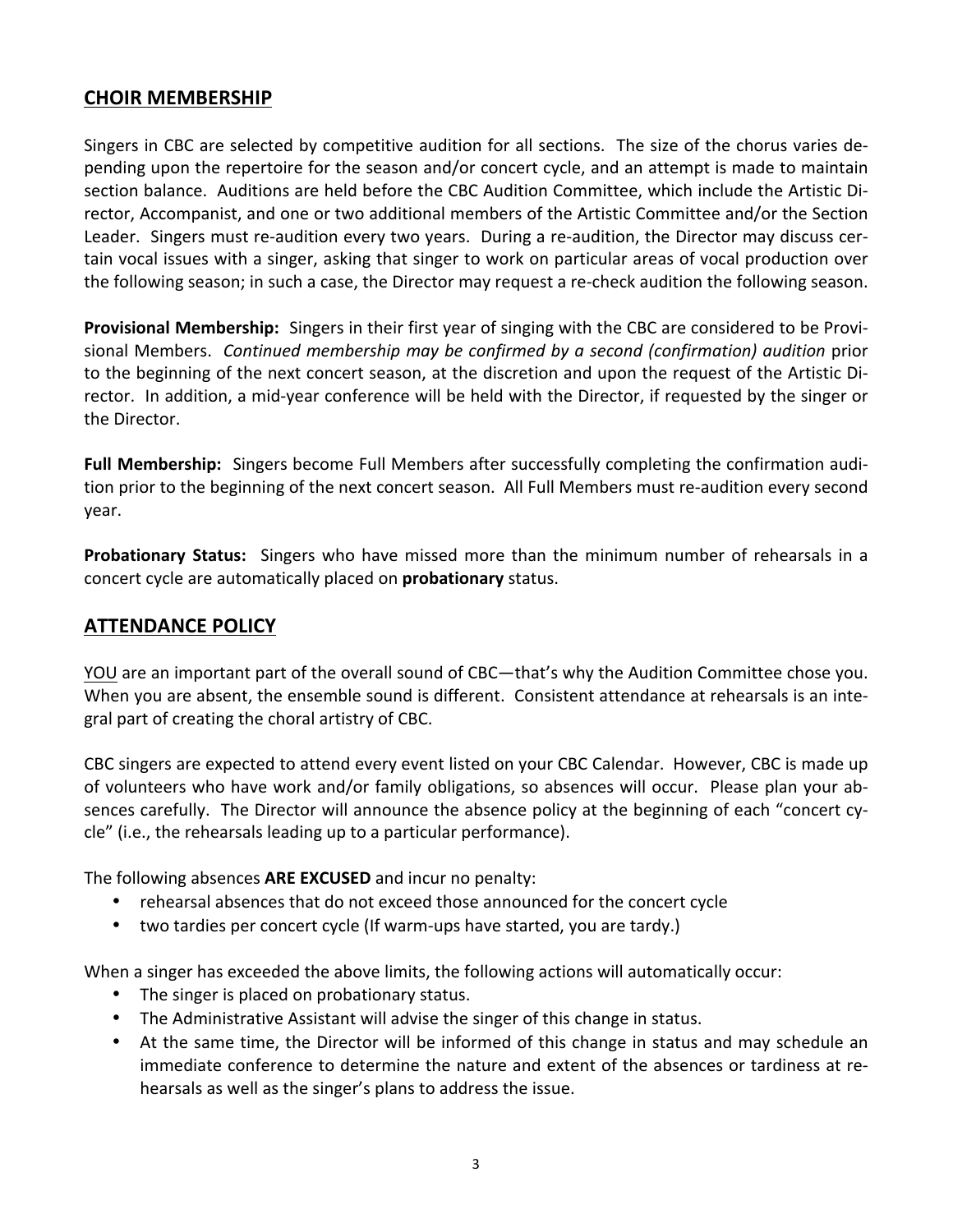- The Director, with the help of the Administrative Assistant and Section Leaders, will continue to monitor this situation and determine if the problem has been resolved. If unresolved, the singer may lose membership in CBC prior to the end of the concert season. If, at the end of the concert season in which probationary status was invoked, the singer has demonstrated a cessation of the pattern of absences/tardies during the remainder of the concert season or if the Director ascertains that the extenuating circumstances causing probationary status have been eliminated or adequately addressed in a manner satisfactory to the Director, he/she will be returned to full membership for the following season.
- Please note: Recognizing that the lives of the adults who are members of CBC can be complicated by the singer's own health and employment-related issues as well as by similar issues of family members, it is possible that a member may, for any number of reasons, be placed on probationary status for more than one year in his/her CBC career. As long as the conditions of probationary status are continually met to the satisfaction of the Director, the singer may remain in CBC.

**What to Do if Absent or Late:** Please notify the Administrative Assistant if you know you will miss, be late, or must leave before the end of a rehearsal. Be sure to check with a member of your Section Leader regarding any organizational information or rehearsal notes that were missed in your absence. For unforeseen problems with traffic or emergencies prior to rehearsals or concerts, call the Administra*tive Assistant, Dabney Carden, at 423/240-2123.*

# **REHEARSALS AND CONCERTS**

**Please be Prompt!** Regular rehearsals are held each Sunday of the concert cycle from 2:00 p.m. until 4:30 p.m. Special rehearsals will be announced. *Please be in your seat and have your music ready by five minutes before any rehearsal.* This includes announced breaks in rehearsal: be back in your seat five minutes before rehearsal is to resume.

The high quality of CBC performances requires consistent and punctual attendance at all rehearsals. In each concert cycle, the Director will announce the date in the cycle by which all singers are expected to know their parts. Please do not request that parts be played in open rehearsal; review of an individual section's parts is at the discretion of the Director. Take time to learn the music during individual practice time at home. The Director will use rehearsal time to work on interpretation and artistry.

#### **Rehearsal Etiquette Reminders:**

- Be respectful to the Director and the singers around you—please talk only when necessary during rehearsals.
- NO FRAGRANCES, EVER in rehearsals or concerts!
- **Do not hum or sing parts sotto voce in rehearsals.** It is distracting to the Director and the people near you.
- Direct your questions about notes, breath marks, pronunciation, etc., to your Section Leader **during rehearsal break.**
- Be respectful of our venues. No drinks except water in closed-top containers.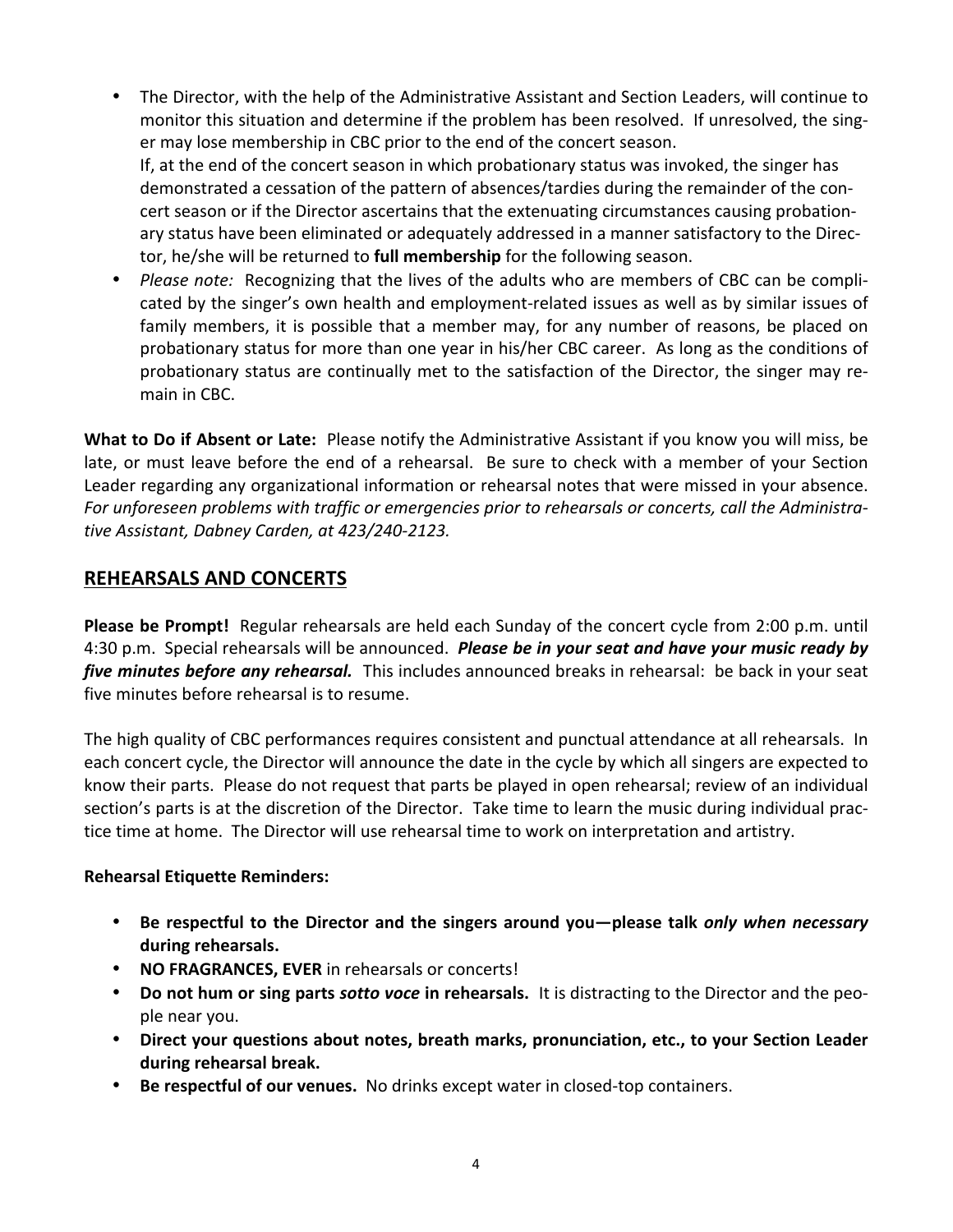## **SECTION LEADERS**

Section Leaders wear multiple hats in the CBC organization. **Know your Section Leader!** 

- First, and foremost, Section Leaders are **supervisors of each section.** In conjunction with the Administrative Assistant, they carefully monitor and record the attendance, timely arrival, and early departure of each person in their section. Singers should contact the Administrative Assistant and their Section Leader **before rehearsal** if they will be absent or late. If unable to reach them before rehearsal, leave a message noting your planned absence. Members may expect a follow-up contact from their Section Leader if this notification is not made.
- Second, Section Leaders serve as **information centers** for singers in their sections. Any important handouts are distributed (and, in some cases, collected) by Section Leaders to members in their section. If you are absent, please check with your Section Leader to make sure you receive anything that has been disseminated or announced.
- Third, Section Leaders function as **communication facilitators.** Comments regarding musical questions should be directed to Section Leaders. Because rehearsal time is valuable, singers should carefully consider whether or not a musical question needs to be made to the Director. Any comments that can be handled before or after rehearsals should not be made during rehearsals.
- Fourth, Section Leaders are **liaisons to the Director.** Singers should bring problems with the music, other singers, or rehearsal procedures to the attention of the Section Leader, who will discuss them with the Director.
- Section Leaders are listed in Appendix A.

#### **Music Folders:**

Upon registration, the Administrative Assistant will provide you with a music folder and music scores for the current concert cycle. Pencils and CBC forms may also be included. All music and folders are the property of CBC and must be returned at the conclusion of the concert cycle or immediately upon termination of chorus membership. If your music or folder are lost or damaged at the time of return, you will be responsible for the replacement cost of these items. The Administrative Assistant will have an extra folder of music available for one-rehearsal use by guests or singers.

#### Always mark music with pencil only. DO NOT USE INK OR HIGHLIGHTERS.

# **CONCERTS**

**Be Prompt!** Plan to arrive 15 minutes before the actual call time so that you will be in place, ready to sing at the call time listed. This will allow us sufficient time to adjust to the different acoustics of each venue and make the most of each dress rehearsal and concert warm-up. Always bring your black fold*er with all your music.*

Members will be notified if they are expected to arrive in concert attire or if adequate time and rooms are available for changing. The Administrative Assistant will provide maps (if needed) to concert venues the Sunday prior to all dress rehearsals/concerts and will also provide information about dressing areas, safe rooms for valuables, and available parking.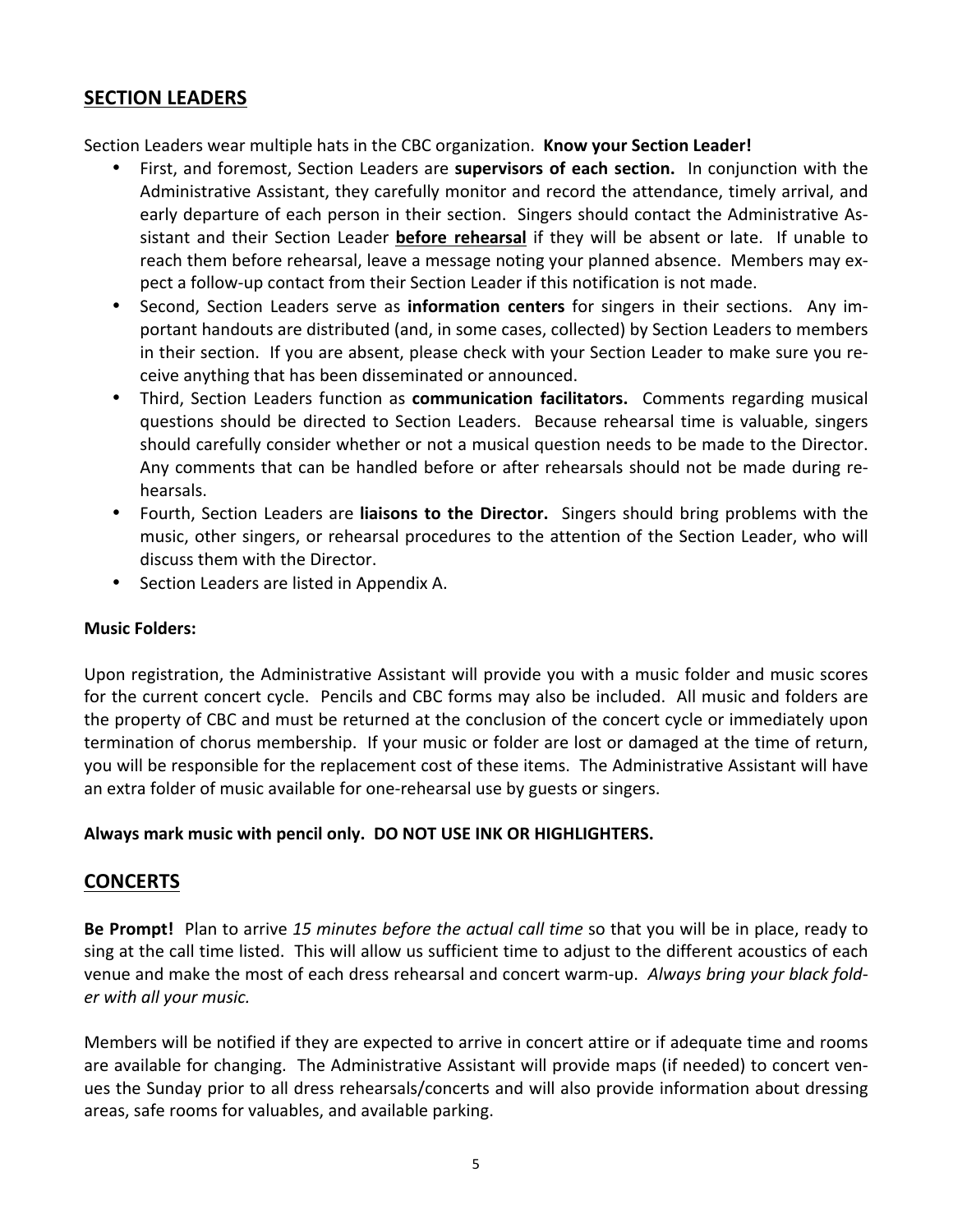Singers are provided with a Calendar of Events at the beginning of each season. Refer to the calendar for information regarding dress rehearsal locations and times. *Please be aware that occasionally call times may change due to unforeseen circumstances.*

**Concert Attire:** Formal concert attire is required for all performances. If you need information regarding the purchase of appropriate concert attire, please contact the Administrative Assistant.

MEN: Basic black tuxedo, white tuxedo shirt with standard pleats (no ruffles) and wing or standard collar, black bow tie, black shoes.

#### **WOMEN**

- Tops—Solid black long-sleeved scoop-necked tops, with the bottom of the scoop no more than 3 (or 4) inches below the base of the neck *and* devoid of ornamentation such as buttons, handsewn pearls/sequins/feathers/etc. that from the audience that might sparkle, could be seen as a different color, or otherwise draw attention to itself. No part of the garment should be seethrough including but not limited to sleeves, backs shirt tails, etc.
- Skirts/Slacks-Solid black skirts or slacks that are full length, not skin tight and also devoid of ornamentation such as buttons, hand-sewn pearls/sequins/feathers/etc. that from the audience that might sparkle, could be seen as a different color, or otherwise draw attention to itself. No part of the garment should be see-through. If the skirt has a slit, it should be in the back or on the side.
- Stockings-Black stockings or tights should be worn. Socks could be substituted under slacks or skirts as long as bare leg cannot be seen.
- Jewelry—Small earrings, chains with a small pendant or a small strand of pearls may be worn. No bracelets that show outside the sleeve (i.e. watches or a small chain is okay but a bangle is not).
- Shoes-Solid black.
- Hair ornamentation—If used to fix hair in place, should be same as hair color (or close to it) and, from the audience's perspective, not draw attention to itself.

# **LEADERSHIP**

• Leadership is listed in Appendix B.

# **IMPORANT TAX INFORMATION**

The Chattanooga Bach Choir is a  $\S 501(c)3$  charitable, nonprofit organization. Many of the expenses associated with your participation in CBC are deductible if you file an itemized tax form. CBC will provide written acknowledgement of donations and gifts-in-kind. Your concert and rehearsal schedule is an excellent record to figure mileage. Remember that the deduction can be considerable. Please direct any questions to your tax advisor.

Deductible expenses include:

Mileage to and from rehearsals, performances, and all public appearances